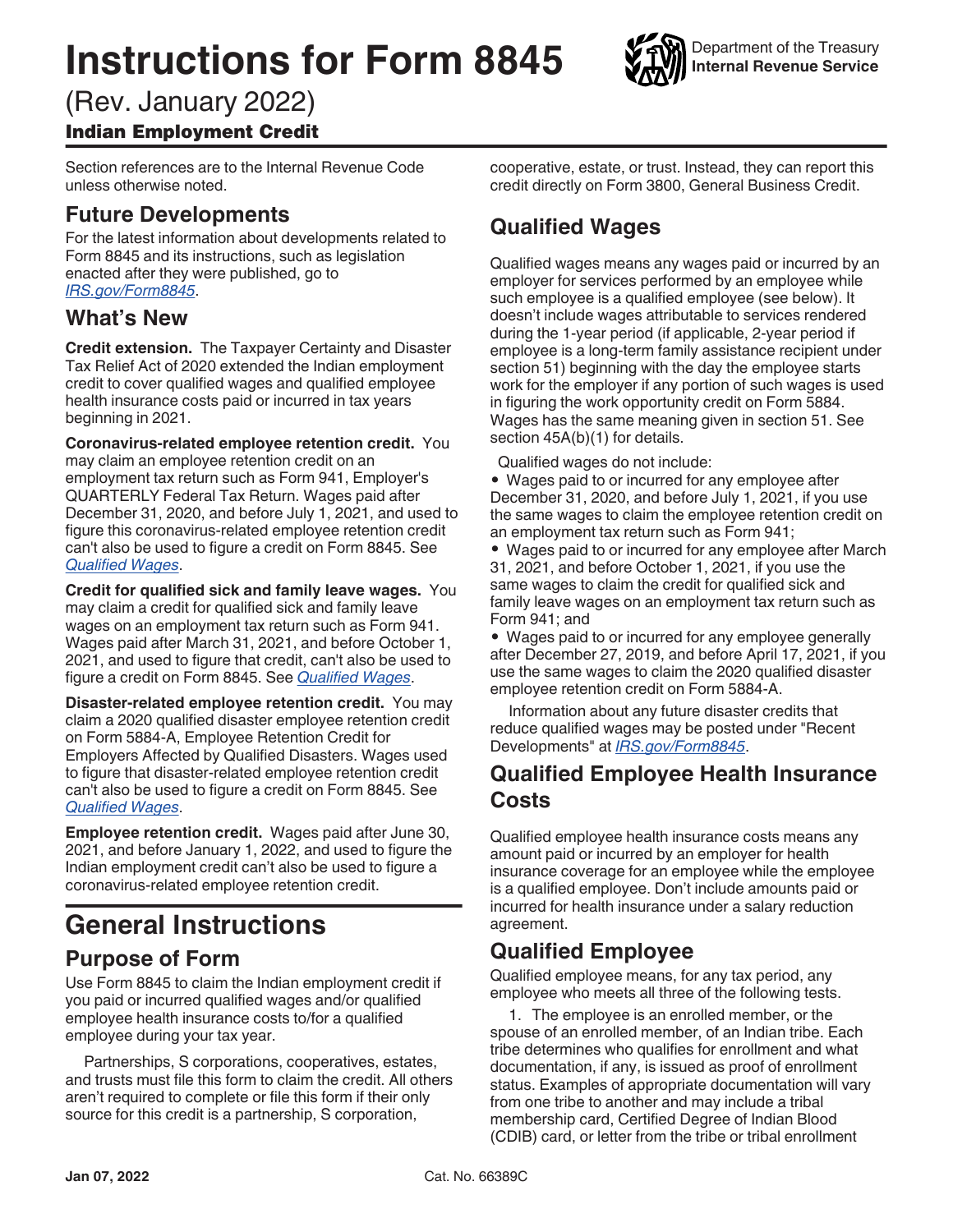office. Employers should retain a copy of the proof of enrollment status provided by the employee.

2. Substantially all the services performed by the employee for the employer are performed within an Indian reservation (defined below).

3. The employee's principal residence while performing such services is on or near the reservation where the services are performed.

However, the employee shall be treated as a qualified employee for any tax year only if more than 50% of the wages paid or incurred by the employer to the employee during the tax year are for services performed in the employer's trade or business. Each member of a controlled group must meet this requirement independently. Also, see the instructions for lines 1 and 2.

No wages shall be taken into account with respect to an individual who:

• Bears any of the relationships described in subparagraphs (A) through (G) of section 152(d)(2) to the taxpayer, or, if the taxpayer is a corporation, to an individual who owns, directly or indirectly, more than 50% in value of the outstanding stock of the corporation, or, if the taxpayer is an entity other than a corporation, to any individual who owns, directly or indirectly, more than 50% of the capital and profits interests in the entity (determined with the application of section 267(c)),

• If the taxpayer is an estate or trust, is a grantor, beneficiary, or fiduciary of the estate or trust, or is an individual who bears any of the relationships described in subparagraphs (A) through (G) of section 152(d)(2) to a grantor, beneficiary, or fiduciary of the estate or trust, or

• Is a dependent (described in section 152(d)(2)(H)) of the taxpayer, or, if the taxpayer is a corporation, of an individual described in subparagraph (A), or, if the taxpayer is an estate or trust, of a grantor, beneficiary, or fiduciary of the estate or trust.

The following are also not qualified employees.

• A 5% owner: If the employer is a corporation, any person who owns (or is considered to own under section 318) more than 5% of the outstanding or voting stock of the employer or, if not a corporate employer, more than 5% of the capital or profits interest in the employer. See section  $416(i)(1)(B)$  for details.

• Any individual who performs services involving the conduct of Class I, II, or III gaming, as defined in section 4 of the Indian Gaming Regulatory Act, and any individual performing any services in a building housing such gaming activity.

## **Indian Tribe**

Indian tribe means any Indian tribe, band, nation, pueblo, or other organized group or community, including any Alaska Native village or regional or village corporation, as defined in, or established under, the Alaska Native Claims Settlement Act, that is recognized as eligible for the special programs and services provided by the United States to Indians because of their status as Indians. See the Federal Register dated February 1, 2019, (84 FR 1200) and subsequent updates, for the most recent listing of federally recognized Indian tribes.

#### **Indian Reservation**

Indian reservation means a reservation as defined in section 3(d) of the Indian Financing Act of 1974 or section 4(10) of the Indian Child Welfare Act of 1978.

### **Early Termination of Employee**

Generally, if the employer terminates a qualified employee less than 1 year after the date of initial employment, the following rules apply.

• No wages or qualified employee health insurance costs may be taken into account for the tax year the employment is terminated.

• Any credits allowed for prior tax years by reason of wages paid or incurred to that employee must be recaptured. Include the recapture amount on the line for recapture taxes on your income tax return. Also, any carryback or carryover of the credit must be adjusted.

These rules do not apply if:

- The employee voluntarily quits,
- The employee is terminated because of misconduct, or

• The employee becomes disabled. However, if the disability ends during the first year of employment, the employer must offer reemployment to that employee.

An employee isn't treated as terminated if the corporate employer is acquired by another corporation covered under the rules in section 381(a) and the employee continues to be employed by the acquiring corporation. Nor is a mere change in the form of conducting the trade or business treated as a termination if the employee continues to be employed in such trade or business and the taxpayer retains a substantial interest in such trade or business.

#### **Member of Controlled Group or Business Under Common Control**

For purposes of figuring the credit, all members of a controlled group of corporations (as defined in section 52(a)) and all members of a group of businesses under common control (as defined in section 52(b)), are treated as a single employer. As a member, figure your credit based on your proportionate share of qualified wages and qualified employee health insurance costs giving rise to the group's Indian employment credit. Enter your share of the credit on line 4. Attach a statement showing how your share of the credit was figured, and write "See Attached" next to the entry space for line 4.

# **Specific Instructions**

Figure the credit for your trade or business on lines 1 through 4. The following rules apply for lines 1 and 2.

• The total amount of qualified wages and qualified employee health insurance costs for each qualified employee for any tax year is limited to \$20,000.

• For a short tax year, multiply the wages limit by the number of days in the short tax year and divide the result by 365.

#### **Line 1**

Enter the total qualified wages and qualified employee health insurance costs paid or incurred for qualified